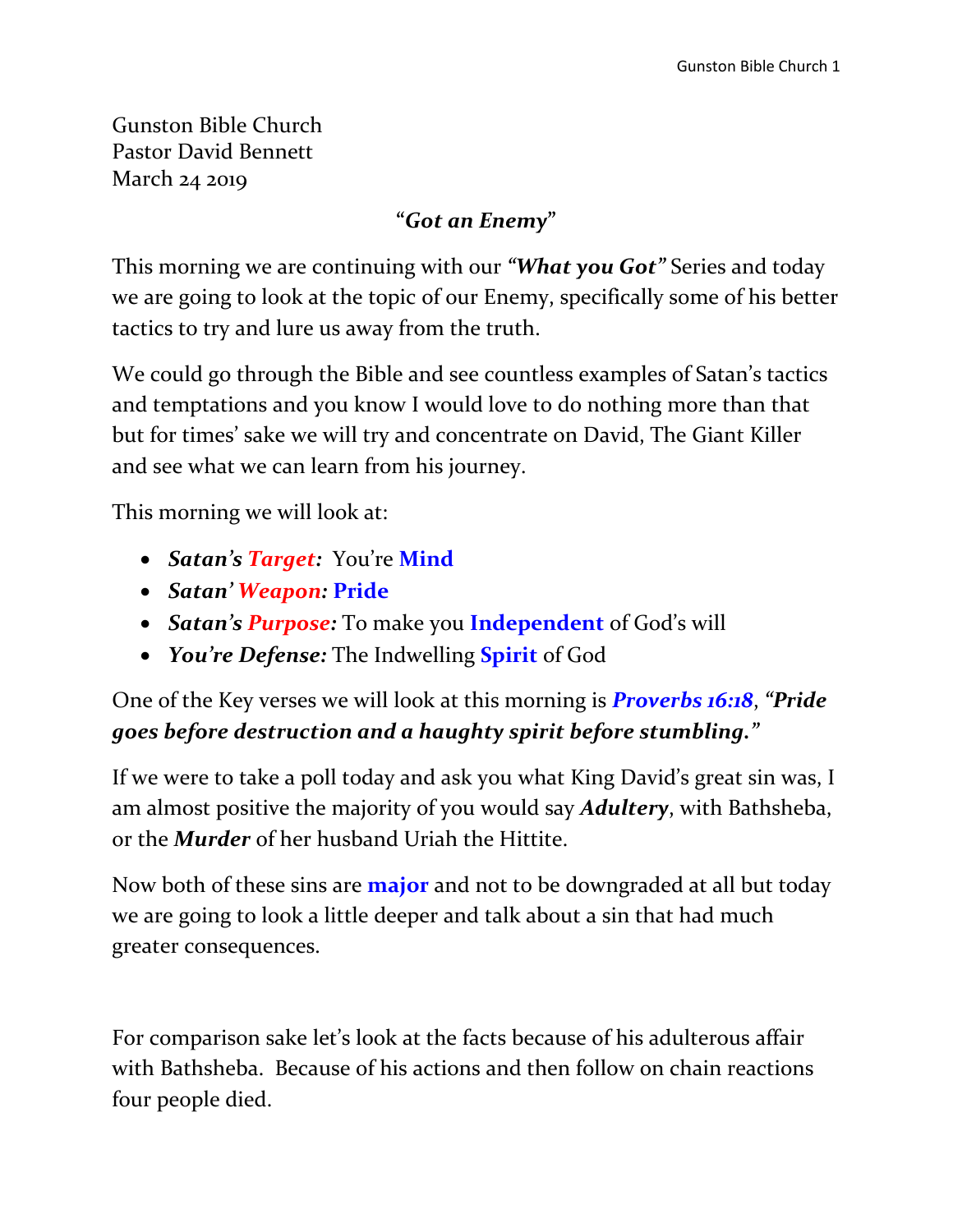- $\checkmark$  Uriah the Hittite
- $\checkmark$  The baby that was born
- $\checkmark$  Amnon (David's oldest son) heir to his throne who rapped his half sister Tamar
- $\checkmark$  Absalom, David's 3<sup>rd</sup> son who killed Amnon and rebelled against David

Again please don't make light of David's sins of both **murder** and **adultery** and the devastation it caused, for David said, *"I have sinned***",** but when he confessed of his other sin, that we will talk about he said, **"***I have sinned greatly."* 

#### *What was this sin, and what role did Satan plan in it?*

*1 Chronicles 21: 1-2, 1 "Then Satan stood up against Israel and moved David to number Israel. <sup>2</sup> So David said to Joab and to the princes of the people, "Go, number Israel from Beersheba even to Dan, and bring me word that I may know their number."*

*1 Chronicles 21: 7, "God was displeased with this thing, so He struck Israel. <sup>8</sup> David said to God, "I have sinned greatly, in that I have done this thing. But now, please take away the iniquity of your servant, for I have done very foolishly."* 

*1 Chronicles 21: 14-17,* <sup>14</sup> *"So the LORD sent a pestilence on Israel; 70,000 men of Israel fell. <sup>15</sup> And God sent an angel to Jerusalem to destroy it; but as he was about to destroy it, the LORD saw and was sorry over the calamity, and said to the destroying angel, "It is enough; now relax your hand." And the angel of the LORD was standing by the threshing floor of Ornan the Jebusite. <sup>16</sup> Then David lifted up his eyes and saw the angel of the LORD standing between earth and heaven, with his drawn sword in his hand stretched out over Jerusalem. Then David and the elders, covered with sackcloth, fell on their faces. <sup>17</sup> David said to God, "Is it not I who commanded to count the*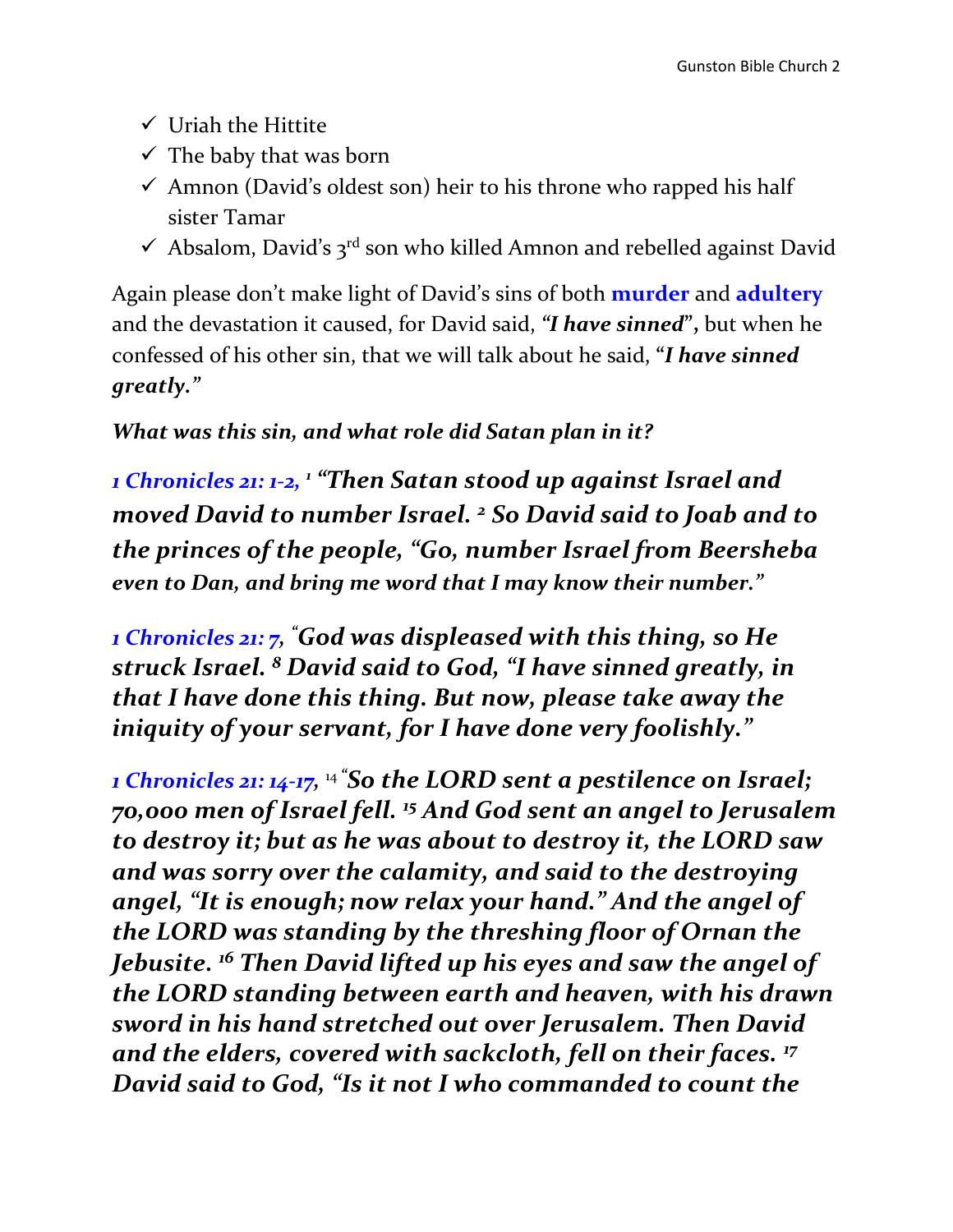*people? Indeed, I am the one who has sinned and done very wickedly, but these sheep, what have they done? O LORD my God, please let your hand be against me and my father's household, but not against your people that they should be plagued."* 

# **1. Satan's Target: Your Will**

Many of you may remember the Beltway Sniper of 2006, his name is John Allen Muhammad and he was convicted in May of 2006 in Maryland for murdering six people, he had already been sentenced to death in Virginia for murders committed there. However, during the trial, some very frightening information was revealed about what Muhammad would have done if he had evaded capture.

According to Lee Boyd Malvo, Muhammad's accomplice in the sniper attacks, he planned to bomb schools and children's hospitals after the sniper phase of his plan was complete. When he was asked why, Muhammad said for the **sheer terror of it**. The worst thing you can do to people is aim at their children.

Satan's goal is always to get to the will and **control** it, he may begin by **deceiving** the mind, as he did with Eve or eve **attacking the body** as he did with Job, but ultimately he wants to **gain control of the will**, your will and my will.

In the situation above we can see where Satan by-passed the **mind** and **body** and in a **full blitzkrieg** action attacked David's **will** and won.

In this situation David's mind was not deceived he had his eyes **wide open** when he rebelled against God.

Look at David during this time in his life, he was **not suffering** at the time, in fact his Kingdom was not only in **good shape** it was in **great shape**.

He won countless **victories** on the battle field and he was enjoying the eight of his **popularity** and **success** as the **greatest king** Israel had ever had.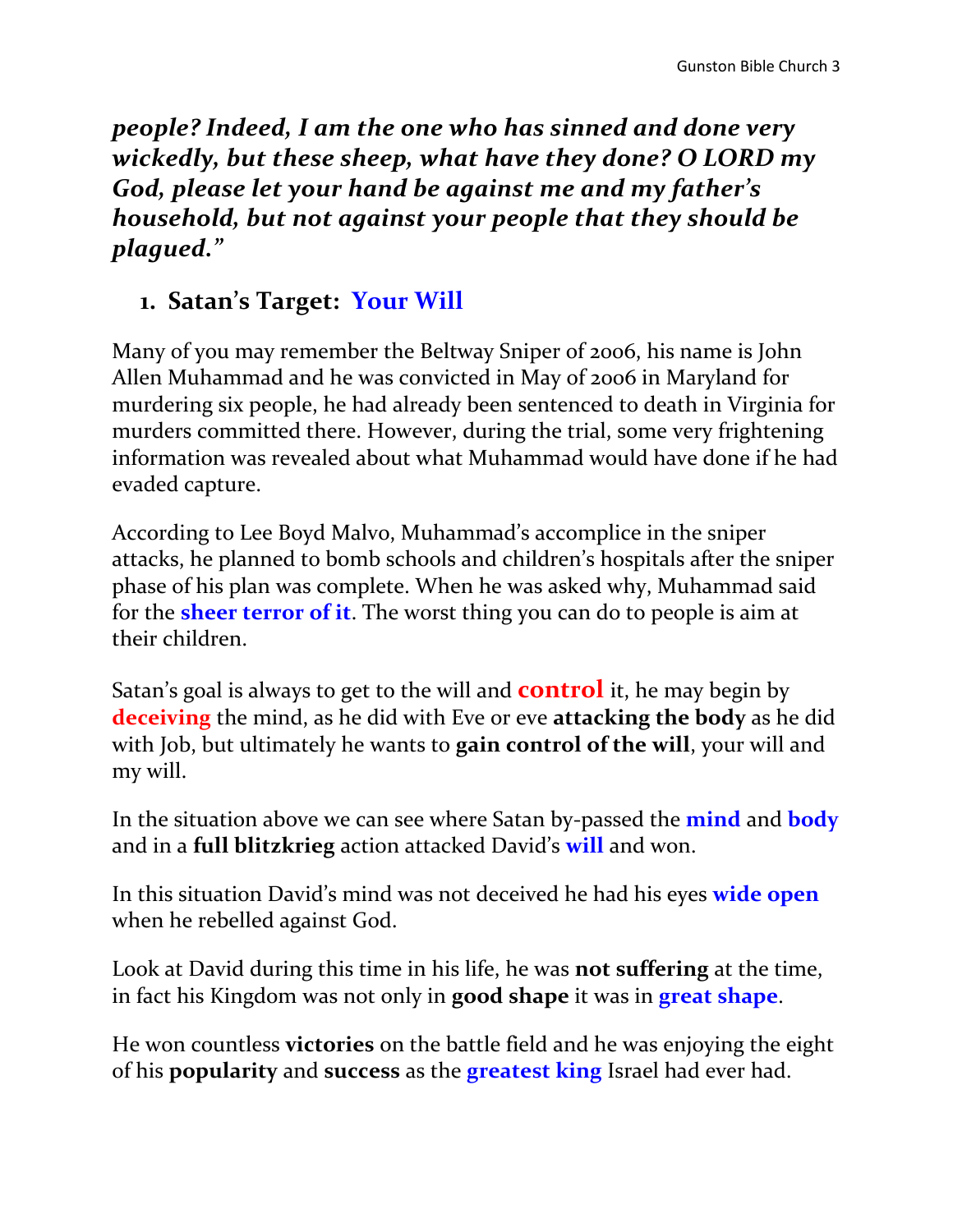You could put him in the stats of **mega star**, or rock God. He was in charge and had all the people **backing him up**.

God is looking for the **full package** from his believers, not a **partial** believer, he is not interested in our intellectual **intelligence**, some call intellectual religion, that seems to satisfy the mind but never possesses the depth to change their lives. **(They can quote scripture but never apply it in their lives)** 

Others have what can be referred to as **emotional religion**, **(A religion linked to their emotions)** and as we know emotions are constantly changing, so unless you are on a **constant high**, they will feel as if God has forsaken them when their emotions are in control.

What God is looking for is an Intellectual **Mind**, a Fervent **Heart** and an **obedient will.**

A dedicated Christian **prays** whether **he or she feels like it or not**, it is not based on his **feelings** or emotions, but on **obedience to God.**

We as believers are suppose to Love the Lord our God with *"All our heart (Emotional) and Mind, (Intellect) and Strength (Will)!*

Your will is very **important** because your will helps determine your **character**, decisions mold your character and your decisions help chart the direction of your life.

You may look at a situation and try and blame your decision on **circumstances or feelings**, emotions or even other people, but we all know that this is a **cop out** that **we are responsible** for the decisions we make.

It is **our will** that will **dictate** and **direct** our life.

We can look at our own salvation story and see that it was only after we answered the alter call or invitation to serve the Lord that we said I will.

One thing we need to remember is that **Satan** is the **ruler of this world**, and if we are Christians we are considered **rebellious aliens** living in **his terriority.**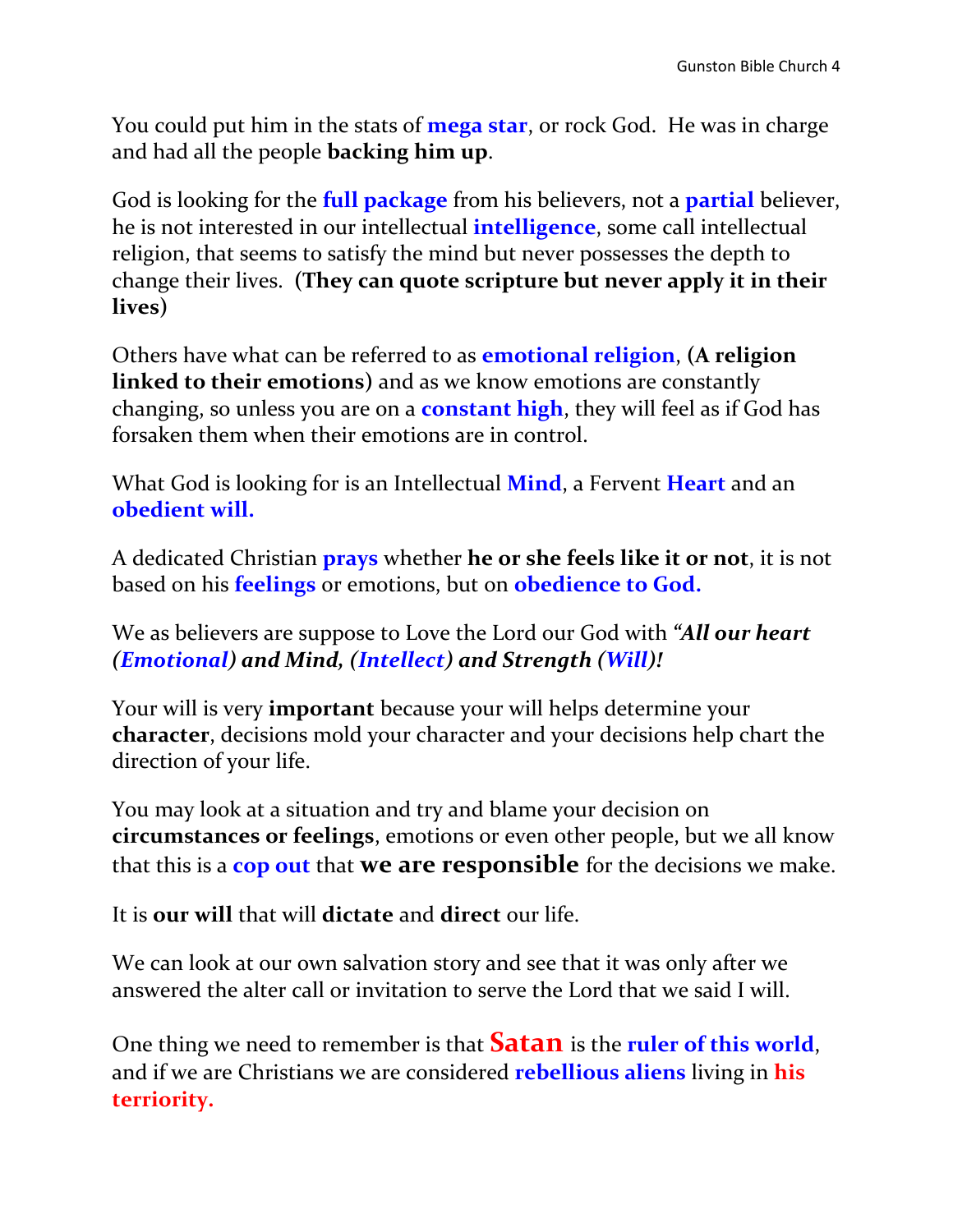There is a story of a young Indian that decided to climb the summit of a nearby snow-capped peak. He donned his buffalo hide shirt wrapped his blanket around him and set off. After a long while of climbing he finally reached the summit and looked around with pride and accomplishment. He saw a movement and look down at his feet and saw a snake which began to speak to him. The snake pleaded with him that he was about to die, it was too cold for him up there in the mountains, there is little food and he was starving. The snake pleased with the Indian to put him under his shirt to keep him warm and carry him down the mountain.

The Indian said no, I know your kind, I know you are full of lies and venom, and if I trust you that you will never keep your word. **NO** the rattle snake replied, I will treat you differently, if you d this favor for me I will not harm you, but will hold you in respect. Finally the Indian gave into the Rattlesnakes pleading and picked it up and tucked it under his shirt and started the journey down the mountain top. As soon as the Indian reached the valley he took the snake out of his shirt and placed it on the ground and smiled at his accomplishment with **PIRDE**. As soon as the snake was safely on the ground he immediately struck out and bit the Indian on his leg.

As the young Indian felt the venom running through his veins he fell to the ground and protested to the snake, but **you promised**, you said you would not bite me. The snake hissed **you knew** what I was and what I was about before you picked me up.

Don't think for a second that the Devil will not promise to treat you differently in return for something he wishes, but **beware** because he is the *"Father of Lies"*

*2 Corinthians 11:3, (NASB)* **"***But I am afraid that, as the serpent deceived Eve by his craftiness, your minds will be led astray from the simplicity and purity of devotion to Christ.*

#### **2. What is Satan's Weapon? PRIDE**

David was feeling important when Satan approached him with the suggestions that he number the people.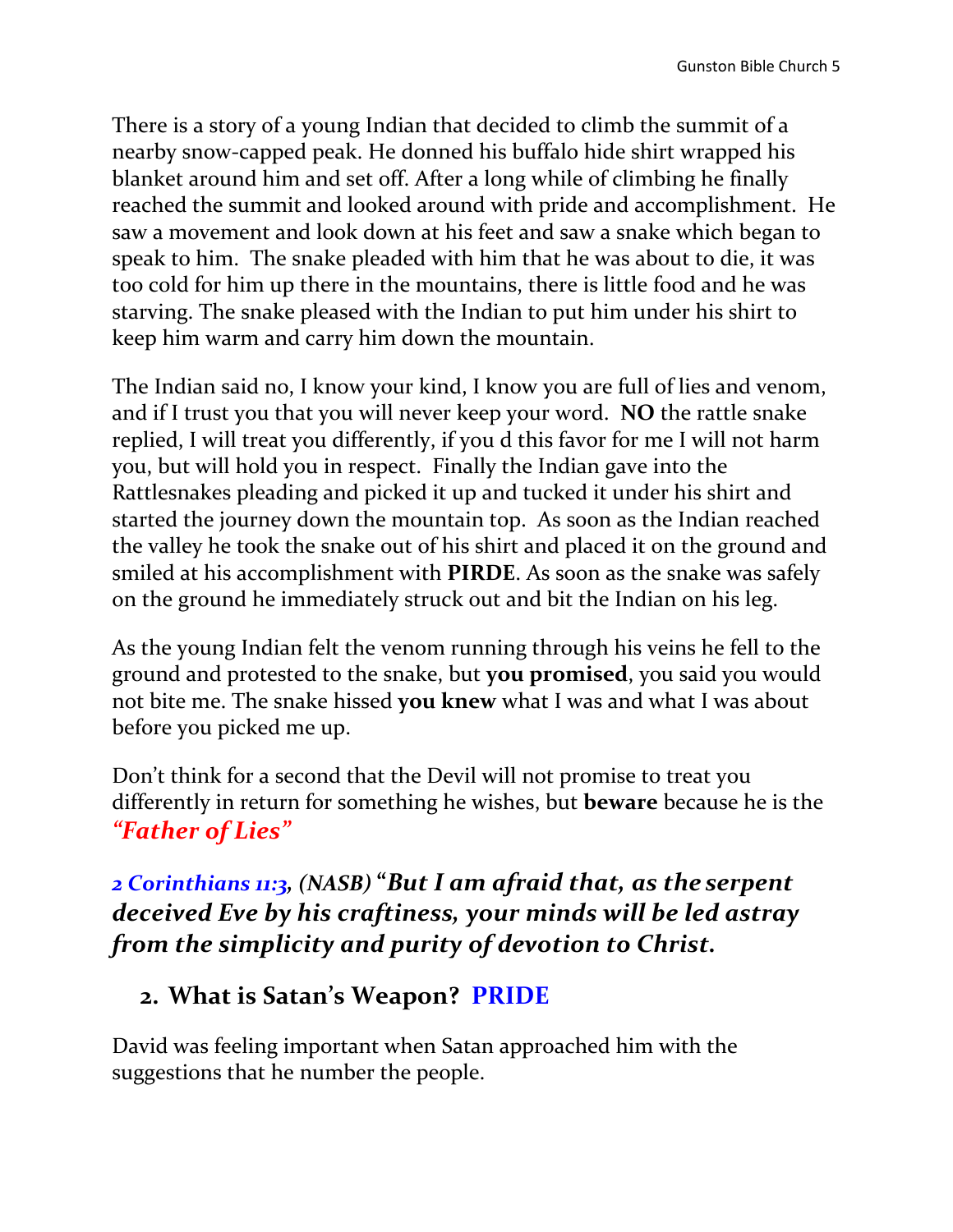*1 Chronicles 20* reflects a number of great victories, including the capture of a valuable crown that was placed on King David's head.

It seems as if David won many military victories but lost the spiritual war, because Satan used the victories to inflate David's ego and entice him to go against God's wishes and number the people for self gratification.

Remember David's sin with Bathsheba was a *sin of the flesh* and it had its consequences but when he numbered the people it was a *sin of the spirit*.

Here is an example of the differences of sin of the flesh and sin of the spirit: The prodigal son in Luke was guilty of the **sin of the flesh**, but his proud, critical unbending brother was guilty of the **sin of the spirit**.

It is easy to recognize sins of the flesh and people are very quick to judge or put their two cents in when someone is caught in a sin of the flesh, but do not often offer discipline to other church leaders or members that have sins of the spirit, (**Pride, stubbornness, gossip, jealousy**)

*1 Peter 5:5-6, 5 "In the same way, you who are younger, submit yourselves to your elders. All of you clothe yourselves with humility toward one another, because, "God opposes the proud but shows favor to the humble." <sup>6</sup> Humble yourselves, therefore, under God's mighty hand, that he may lift you up in due time."*

When David had the people numbered he did so for his **own** glory and **self** gratification not for the glory of God.

Satan knew that David was feeling victorious and important and took **advantage** of the situation. He wants to do the same with each of us, he wants to do the same today.

He comes into the church not dressed as a devil in a red suit with a pitch fork but he does so in the disguise of a Christian who can quote all the scriptures, the one who shows up to all the meetings but always has a **critical spirit,** always has something to say about someone else, he looks for a Sunday school teacher that is proud of his attendance or a worship leader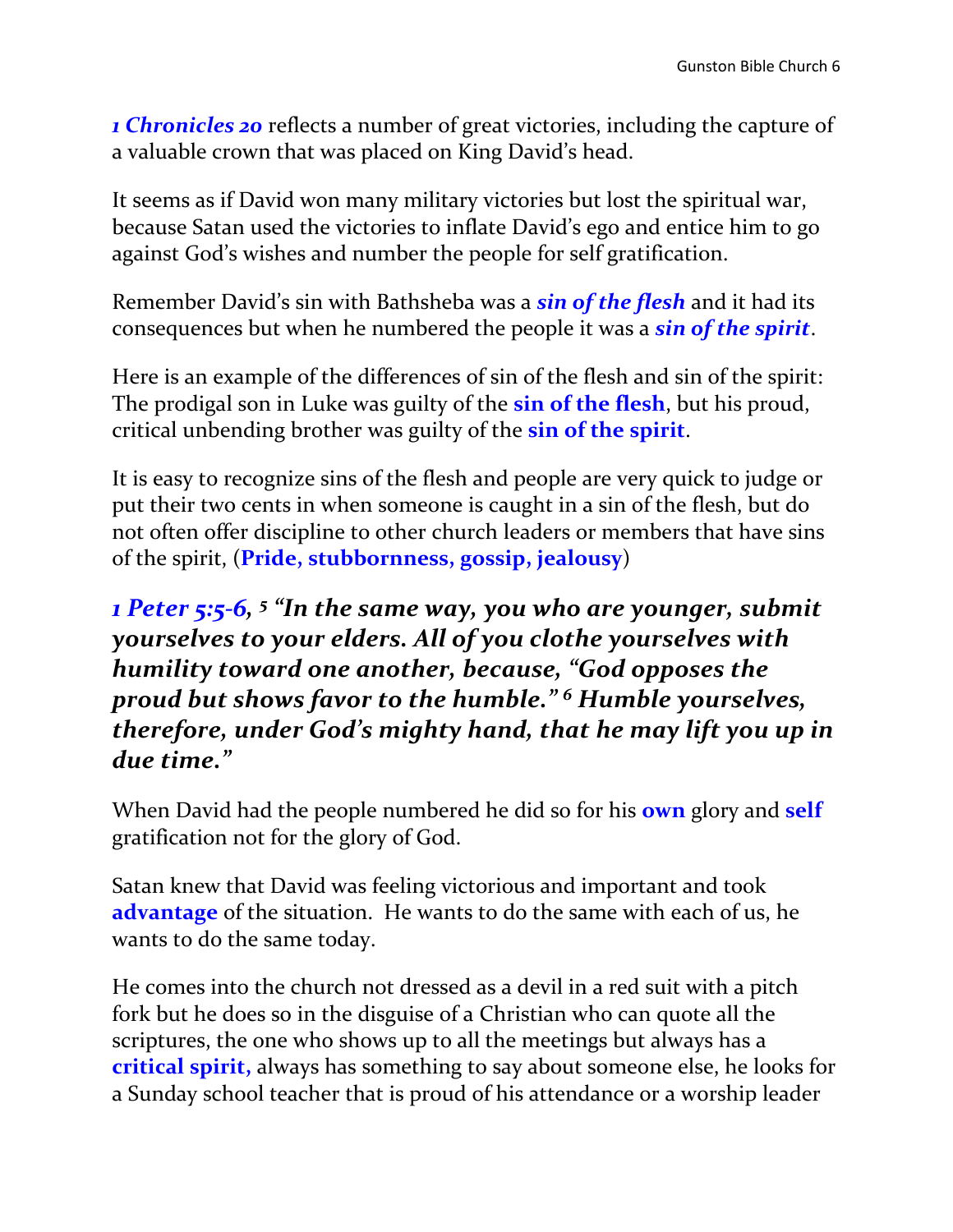that is proud of their singing ability or a preacher that is proud of his delivery techniques, and by doing so Satan has a **foothold** in our church in order to launch his next **attack**.

Many of you may have heard that the great composer Beethoven may have poisoned himself. That's what some scientists believe, after studying strands of his hair it was discovered that his body had one hundred times the normal amount of lead. It is believed that it was this lead that eventually caused his untimely death at the age of 57.

It is believed that this lead poisoning may have been due to the mineral spa he went to for relaxation, the very thing he thought was bringing him relaxation and relief was slowly poisoning him to death.

**Spiritual poison** is like that, as people engage in practices and embrace ideas that are spiritually poisonous they think they're becoming more spiritual but in reality they are gradually being poisoned to eternal death.

# 3. *What was Satan's Purpose? To make you Independent of God's Will***.**

The very essence of Sin itself is to make you independent of God; it would elevate us to creator verses creatures.

### *Romans 1:25,* **(NASB) <sup>25</sup>** *For they exchanged the truth of God for a lie, and worshiped and served the creature rather than the Creator, who is blessed forever. Amen.*

Remember if Satan can get you to **act and think** independently of God's will he then can control your will and eventually control your life.

We all know from studying God's word that the will of God is the most important thing in a believer's life.

Satan as the ultimate Deceiver would like to make each of you ignorant of God will for your life.

Satan as the Destroyer seeks to make you impatient of God's will for your life.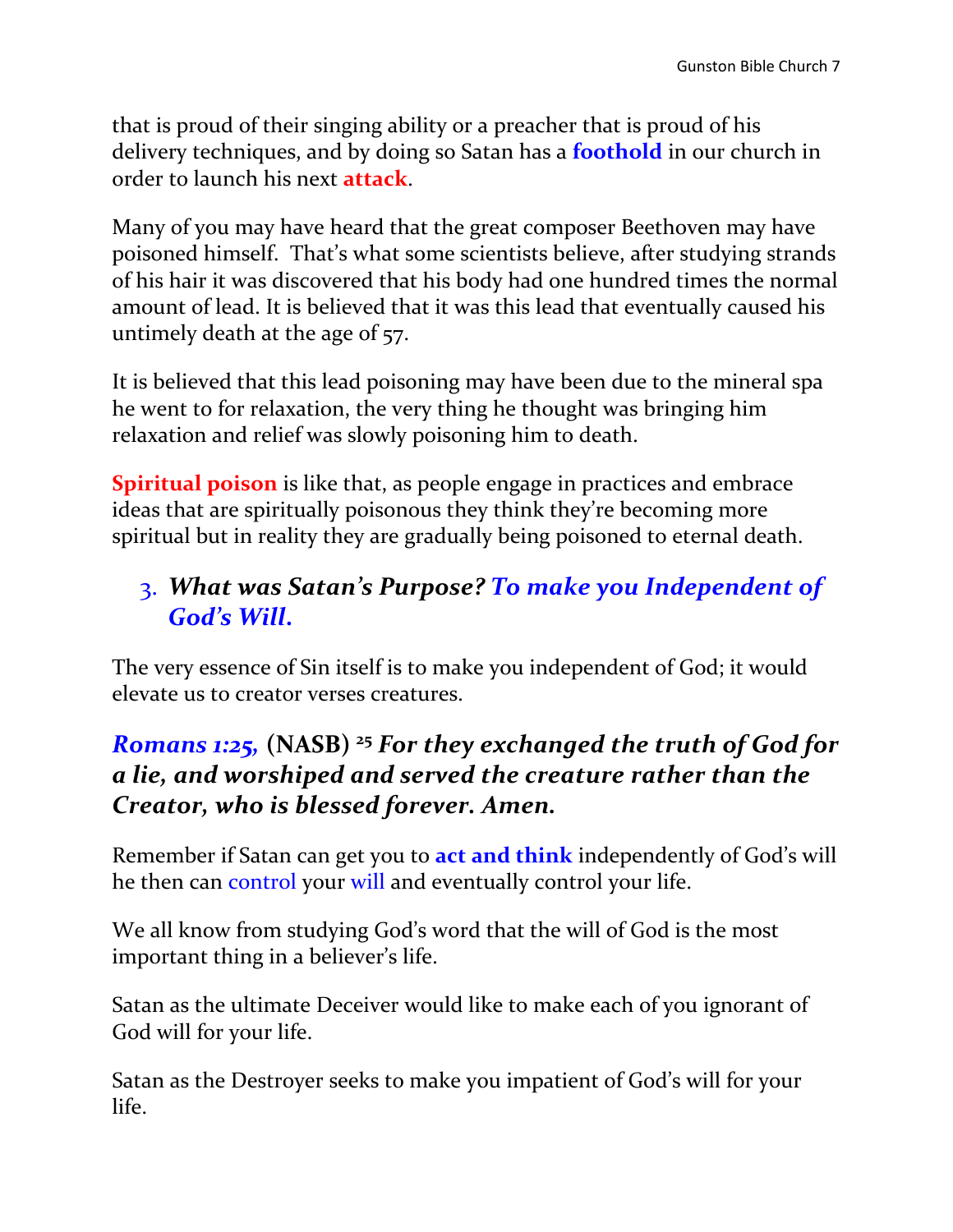God gave David nearly ten months in which to repent and call off the Census, but he persisted in his stubborn way. This subtle sin of Pride keeps feeding itself and just gets stronger and stronger. It is like an addiction; the more you have the more you want it's a never ending cycle of always wanting more.

Ask most millionaires how much money is enough and they will almost all say just a little bit more. (They will never satisfy that hunger because it feeds upon itself)

David was not guilty of the Lust of the eye (**Bathsheba**) or the lust of the flesh (**Adultery**) but was guilty of the pride of Life.

*1 John 2:25-27,* **(NASB) "***<sup>15</sup> Do not love the world nor the things in the world. If anyone loves the world, the love of the Father is not in him. <sup>16</sup> For all that is in the world, the lust of the flesh and the lust of the eyes and the boastful pride of life, is not from the Father, but is from the world. <sup>17</sup>The world is passing away, and also its lusts; but the one who does the will of God lives forever.*

Pride simply means we act independently of God's will to accomplish our own selfish purpose.

The definition of Pride: Pride is a high or inordinate opinion of one's own dignity, importance, merit, or superiority, whether as cherished in [the](http://dictionary.reference.com/browse/the) mind or as displayed in bearing, conduct, etc.

It is the state or feeling of being proud, or becoming or dignified sense of [what](http://dictionary.reference.com/browse/what) is due to oneself or one's position or character; [self-respect;](http://dictionary.reference.com/browse/self-respect) selfesteem.

The Apostle Paul said beware when you feel you have arrived, beware when you feel you are so very important that God or your church could not get along without you.

Beware when you start to rob God of the glory he deserves.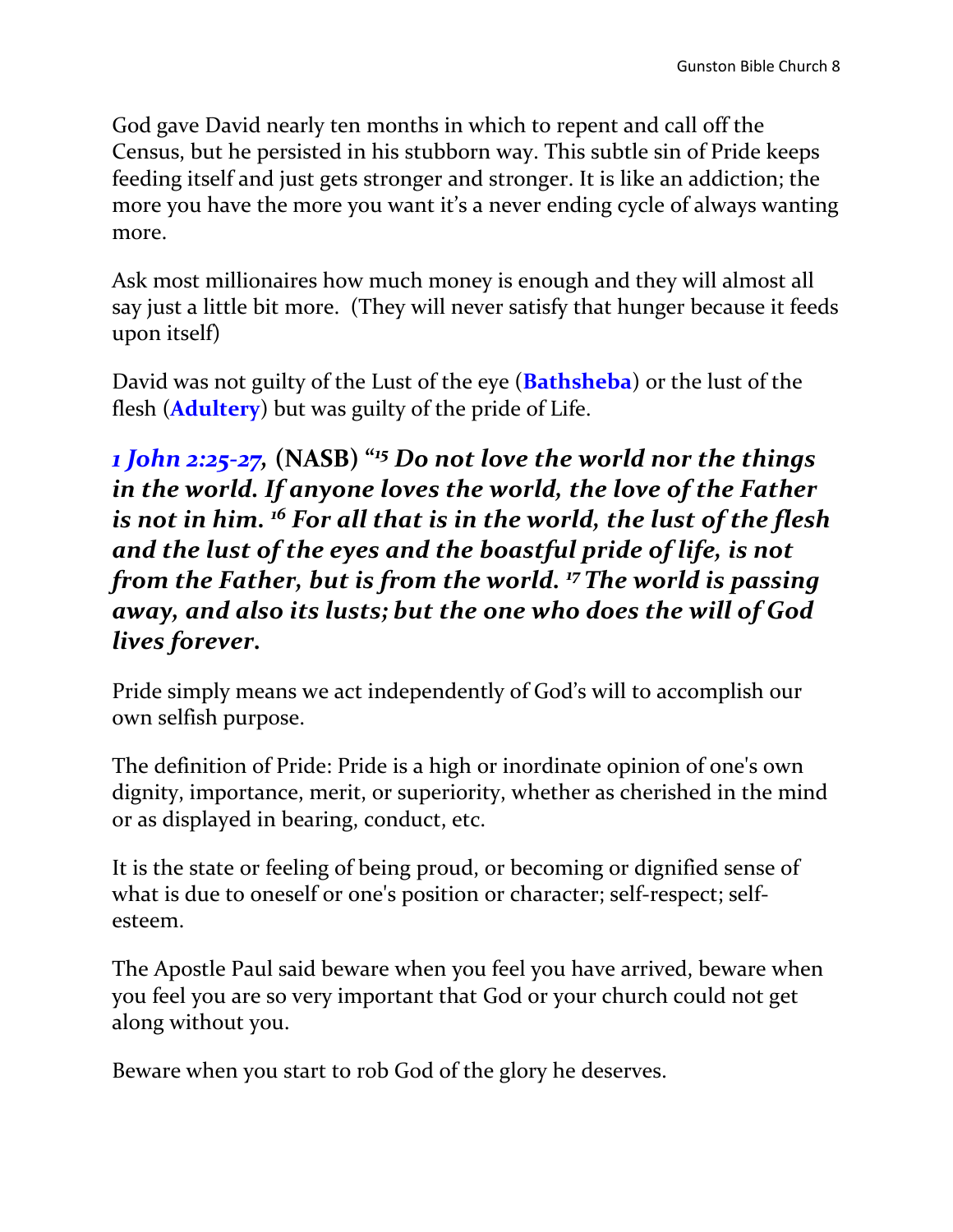The Englishmen Bobby Leach startled the world by going over Niagara Falls in a barrel without suffering any major injuries. Some years later he slipped on an orange peel and was taken to the hospital with a fractured leg.

The story above deals with the topic of temptation, if the temptation roars around us like the rushing waters of Niagara it may leave us unharmed because we are prepared for it but a little insignificant incident may cause our downfall simply because we are not looking for it.

How do we stay prepared how do we remain vigilant? What is our defense against the Devils attacks?

#### **4. What is your Defense? It is the Indwelling Spirit of God!**

Pride is such a strong weapon when yielded by Satan as the master advisory *"Father of Lies"* How can you defeat him?

The Battle of Antietam in 1862 was the bloodiest day of the Civil War. In just twelve hours there were ten thousand Confederate causalities and even more on the Union side. At last when the sun went down and the battle ended, there was smoke was still heavy in the air, and all you could hear was cries from the thousands upon thousands of wounded.

Though the battle appeared to be a draw the Union General George McClellan was able to end General Robert E Lee's thrust into Maryland, forcing him to retreat across the Potomac. This was all made possible because (2) Union soldiers found a copy of General Lee's battle plans and delivered them to General McClellan.

In some respects we are no match for our adversary, Satan, but as with General McClellan our enemy's plans have fallen into our hands. We know his strategies, to entice us with lies, lust, greed, and the like. With such knowledge given to us through Gods word and his indwelling spirit within us you would think we would easily be able to drive the Devil past the Potomac but we seem to lose ground daily?

In and of yourself you cannot, it is only when you yield to God's will that you will see the working of God and the Holy Spirit in your life.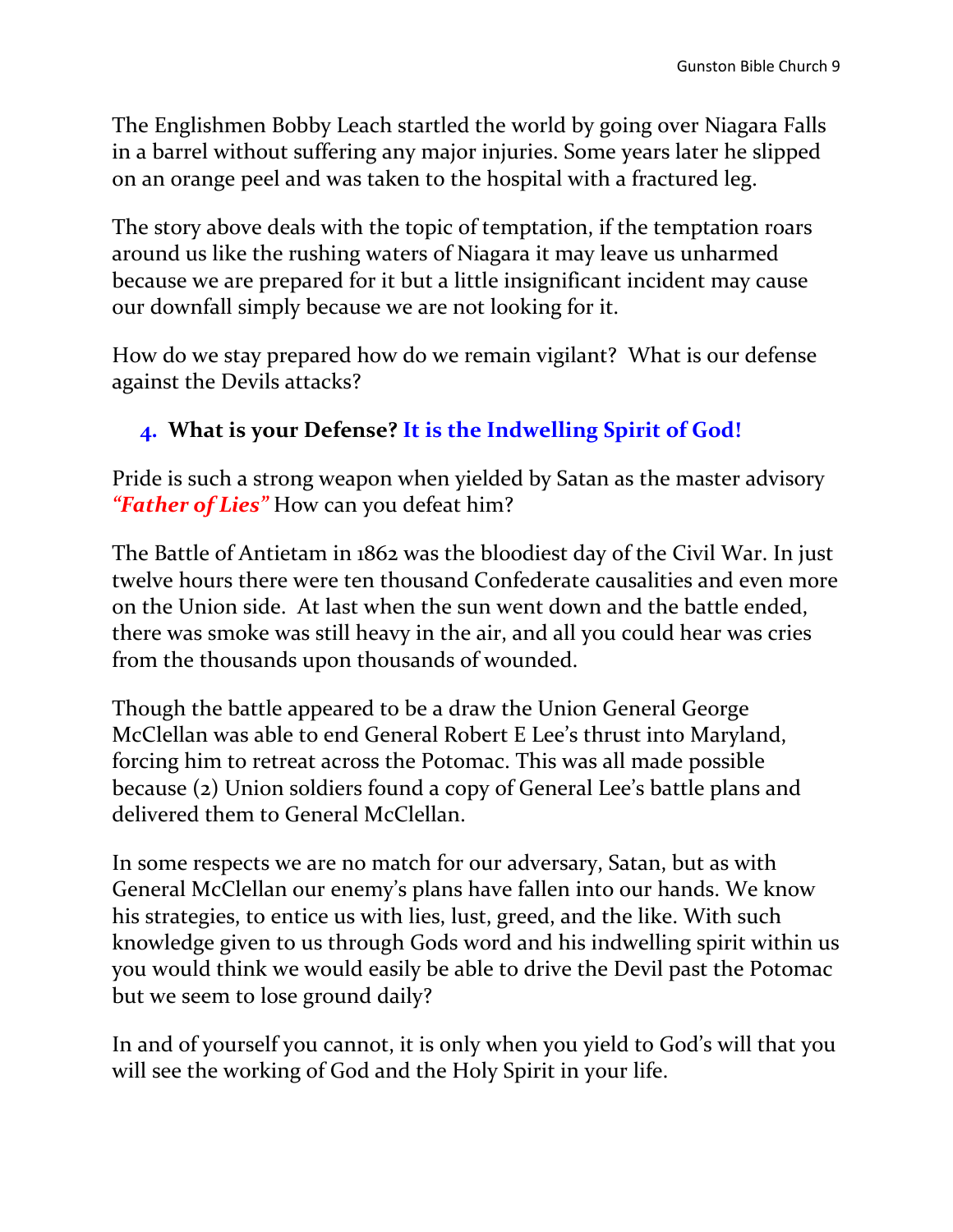### *Philippians 2:12-13 (NASB), " <sup>12</sup> So then, my beloved, just as you have always obeyed, not as in my presence only, but now much more in my absence, work out your salvation with fear and trembling; <sup>13</sup> for it is God who is at work in you, both to will and to work for His good pleasure*

It is **only** through the Holy Spirit working through you that you will be able to praise God in any and all situations.

How do you think Daniel made it through the lion's den? Or Shadrach, Meshach or Abednego through the furnace?

It was through the **power** of the **Holy Spirit**.

The Holy Spirit can work in your life when your **BODY, MIND**, and **WILL**  are yielded to him.

These are the very areas that Satan wants to attack. He wants to attack your **body with suffering** to make you **impatient with God's will**, he wants to attack your **mind with lies** to make you **ignorant of Gods** will and attack your **will with PRIDE** to make you **independent of Gods** will for your life.

If you yield these three areas daily to God, he will empower you to defeat Satan!

- *As the Spirit of Grace* he will give grace to your body so that you will be able to endure suffering to the Glory of God.
- *As the Spirit of Wisdom* he will teach you God's word and bring it to mind when Satan attacks with his lies.
- *As the Spirit of Power*, he will empower your will to say **"NO"** to **PRIDE.**
- *The Holy Spirit* will work in and through you to defeat the wicked one.

You need to remember in the battle against Satan the only way to defeat him is to surrender, but not to surrender to him but surrender to God.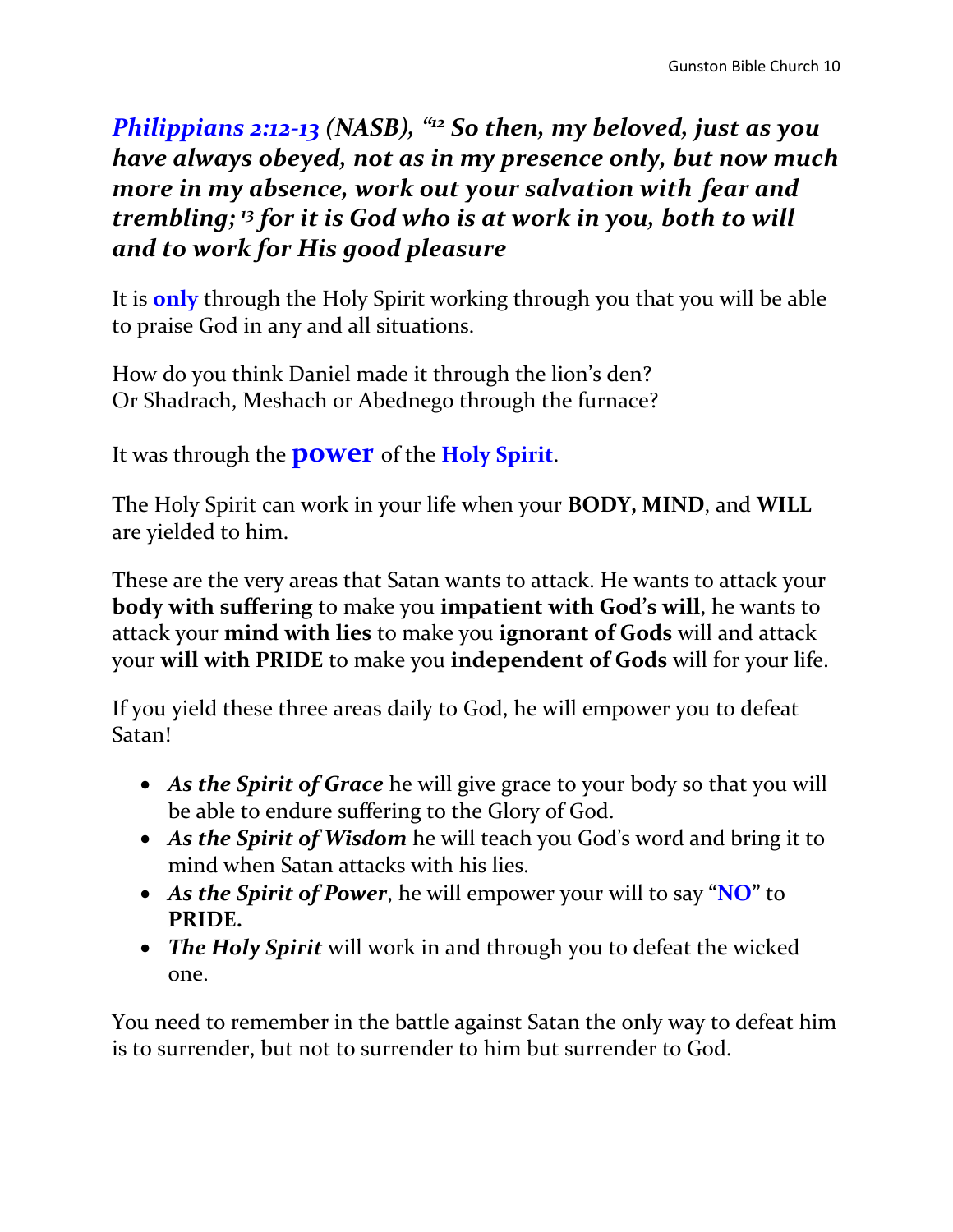*James 4:6-7 (Amplified Bible), " <sup>6</sup>But He gives us more and more grace (power of the Holy Spirit, to meet this evil tendency and all others fully). That is why He says, God sets Himself against the proud and haughty, but gives grace [continually] to the lowly (those who are humble enough to receive it).<sup>7</sup>So be subject to God. Resist the devil [stand firm against him], and he will flee from you."*

### *John 15:7 (NASB), "If you abide in Me, and My words abide in you, ask whatever you wish, and it will be done for you."*

When Satan comes with **PRIDE** to attack your will, surrender immediately to the Holy Spirit and let him work in you to produce humility and submission before God.

When you are working on your computer and a screen pops up and says you have a virus and your computer is being infected you immediately stop what you are doing, close the browser and run a virus scan to try and detect the virus or attack, if it does not work you call in a specialist to try and save your data but you don't ignore it and think it will go away by itself, so why when we are being attacked by the devil do we not immediately stop what we are doing, use the word of God to run a check and see if it can find anything not in line with the word of God and if we do call in a few brothers or sisters or prayer to get rid of the problem? The majority of the time we ignore it and hope it goes away…… but we know bad news does not get any better with time.